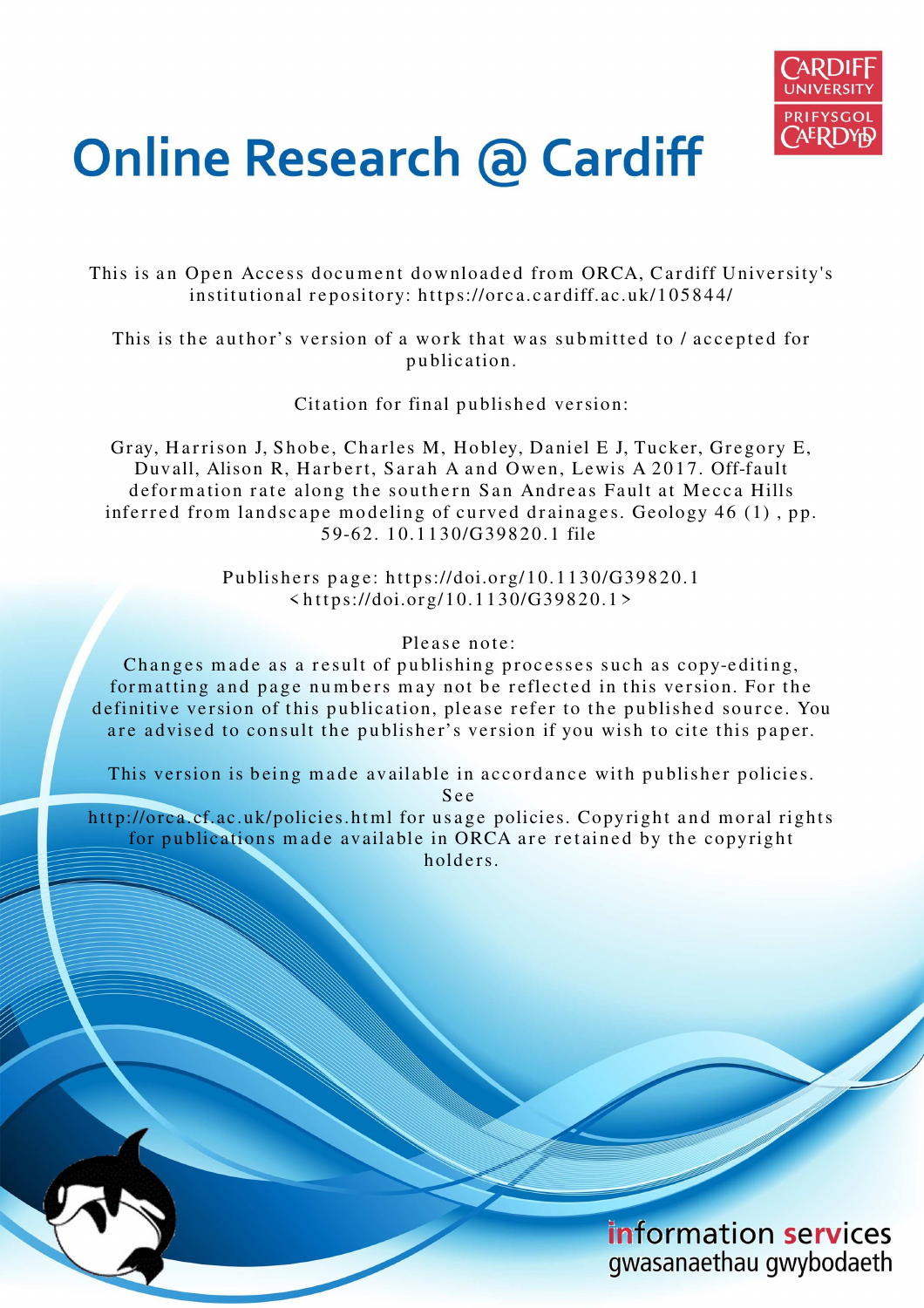| $\mathbf{1}$   | Off-fault deformation rate along the southern San Andreas fault                                                                            |
|----------------|--------------------------------------------------------------------------------------------------------------------------------------------|
| $\overline{2}$ | at Mecca Hills inferred from landscape modeling of curved                                                                                  |
| 3              | drainages                                                                                                                                  |
| $\overline{4}$ | Harrison J. Gray <sup>1</sup> , Charles M. Shobe <sup>1</sup> , Daniel E. J. Hobley <sup>2</sup> , Gregory E. Tucker <sup>1</sup> , Alison |
| 5              | R. Duvall <sup>3</sup> , Sarah A. Harbert <sup>3</sup> , and Lewis A. Owen <sup>4</sup>                                                    |
| 6              |                                                                                                                                            |
| $\tau$         | ${}^{1}$ Cooperative Institute for Research in Environmental Sciences (CIRES) and Department of                                            |
| $\,8\,$        | Geological Sciences, University of Colorado, Boulder, CO                                                                                   |
| 9              | <sup>2</sup> School of Earth and Ocean Sciences, Cardiff University, Cardiff, Wales, United Kingdom                                        |
| 10             | $3$ Department of Earth and Space Sciences, University of Washington, Seattle, WA                                                          |
| 11             | <sup>4</sup> Department of Geology, University of Cincinnati, Cincinnati, OH                                                               |
| 12             |                                                                                                                                            |
| 13             | <b>ABSTRACT</b>                                                                                                                            |
| 14             | Quantifying off-fault deformation (OFD) rates on geomorphic timescales $(10^2-10^5 \text{ yr})$                                            |
| 15             | along strike-slip faults is critical for resolving discrepancies between geologic and geodetic                                             |
| 16             | slip-rate estimates, improving knowledge of seismic hazard, and understanding the influence of                                             |
| 17             | tectonic motion on landscapes. Quantifying OFD over these timescales is challenging without                                                |
| 18             | displacement markers such as offset terraces or geologic contacts. We present a landscape                                                  |
| 19             | evolution model coupled with distributed lateral tectonic shear to show how drainage basins                                                |
| 20             | sheared by lateral tectonic motion can reveal OFD rates. The model shows that OFD rate can                                                 |

- 21 control the orientation of drainage basin topography: the faster the OFD rate, the greater the
- 22 deflection of drainage basins towards a fault-parallel orientation. We apply the model to the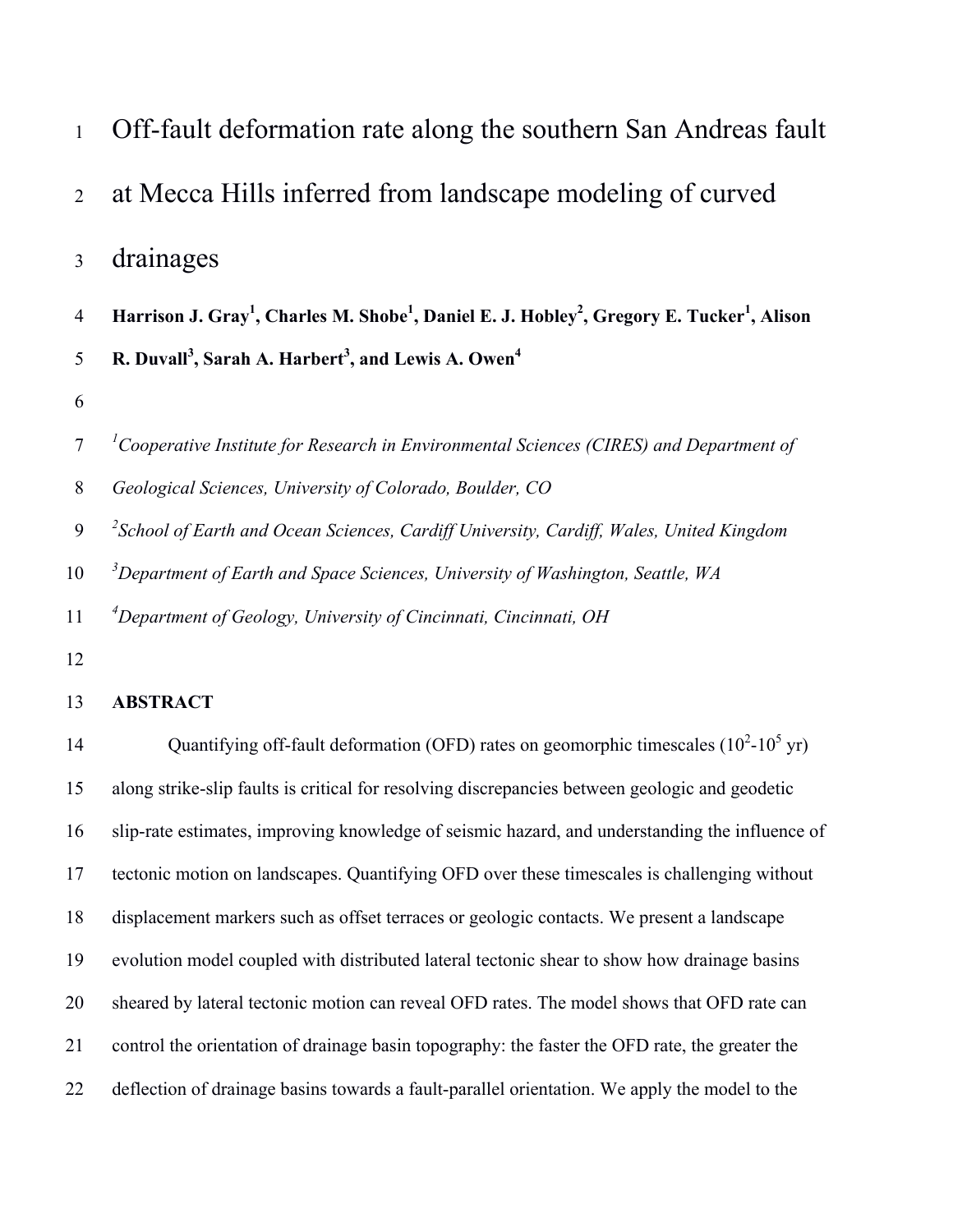23 southern San Andreas Fault near the Mecca Hills, where drainages basins change in orientation 24 with proximity to the fault. Comparison of observed and modeled topography suggests that the 25 OFD rate in the Mecca Hills follows an exponential-like spatial pattern with a maximum rate 26 nearest the fault of  $3.5 \pm 1.5$  mm/yr, which decays to approximately zero at ~600 m distance 27 from the fault. This rate is applicable since the initiation of differential rock uplift in the Mecca 28 Hills at approximately 760 ka. Our results suggest that OFD in this 800 m study area may be as 29 high as 10% of total plate motion. This example demonstrates that curved drainage basins may 30 be used to estimate OFD rates along strike slip faults.

31

## 32 **INTRODUCTION**

33 Strike-slip fault systems can release stress by two means: slip on a master fault, and off-34 fault deformation (OFD). OFD, here defined as permanent fault-parallel displacement at the 35 surface (Gold et al. 2015), has been recognized along many faults, yet the controls on OFD are 36 poorly understood (Milliner et al. 2015). Neglecting OFD can lead to underestimation of slip-37 rates, plate loading rates, and associated seismic hazard (e.g. Shelef and Oskin, 2010). There 38 are two major hypotheses for the dominant control on OFD. The first holds that the occurrence 39 and rate of OFD depends on the structural maturity of the fault system, with increased maturity 40 and decreased geometric complexity leading to decreased OFD (Dolan and Haravitch, 2014). 41 An alternative view is that the occurrence and extent of OFD depends on the underlying 42 lithology. For example, weakly lithified sediments could be more susceptible to non-43 recoverable plastic strain due to granular flow and porosity changes (Maltman, 2012). The 44 former implies that OFD rates will decrease with time whereas the latter suggests they should 45 be steady in the absence of strain hardening/softening, all else equal. To uncover the controls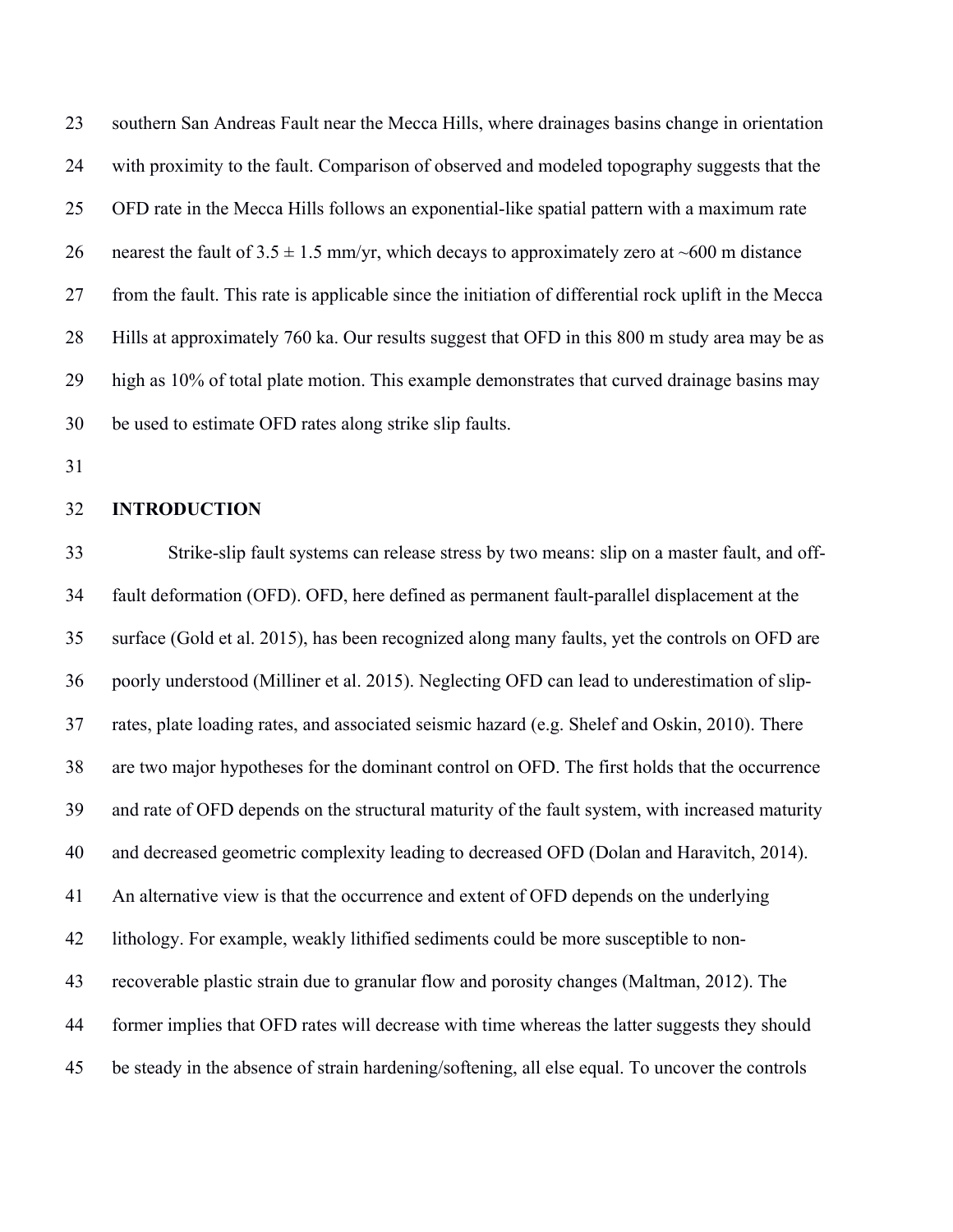46 on OFD, measurements over a range of timescales are needed. OFD measurements over single-47 earthquake timescales using pixel-tracking methods show promise (Gold et al., 2015), as have  $10^6$  yr) studies (Shelef and Oskin, 2010), yet measuring OFD over intermediate  $49$  (10<sup>2</sup>-10<sup>5</sup> yr) timescales remains challenging.

50 One approach is to use basin shape or trunk stream orientation as a proxy for the OFD 51 at the surface (Goren et al., 2015). In strike-slip landscapes, lateral tectonic motions re-orient 52 drainage patterns through stream deflection and piracy (e.g. Duvall and Tucker, 2015). At the 53 100–1000 km scale, entire drainage basins can be rotated by plate motion (Hallet and Molnar, 54 2001; Castelltort et al., 2012) and this rotation can be used to quantify OFD (e.g. Goren et al., 55 2015). However, the geomorphic effects of OFD at the sub-basin scale (10-1000 m) are not 56 well known. This is a critical knowledge gap because the 0-1 km scale takes up most of the 57 OFD, and thus has significant implications for tectonic dynamics (Shelef and Oskin, 2010). 58 We develop a model of hillslope and channel evolution that incorporates OFD as 59 distributed tectonic shear to understand and quantify the effects of OFD at the sub-basin scale 60 over geomorphic timescales. We use this model to address two questions. First, can fault-61 parallel OFD produce a measurable deflection in the orientation of ridges and valleys within an 62 area subjected to distributed shear? Second, does the model predict a systematic relationship 63 between the OFD rate and the ridge and valley orientation, such that one could infer OFD 64 directly from topography? To test these concepts, we apply the model to dextrally curved 65 drainage basins in the Mecca Hills along the San Andreas Fault (SAF; Fig. 1).

66

# 67 **CURVED DRAINAGE BASINS AT MECCA HILLS, SAN ANDREAS FAULT**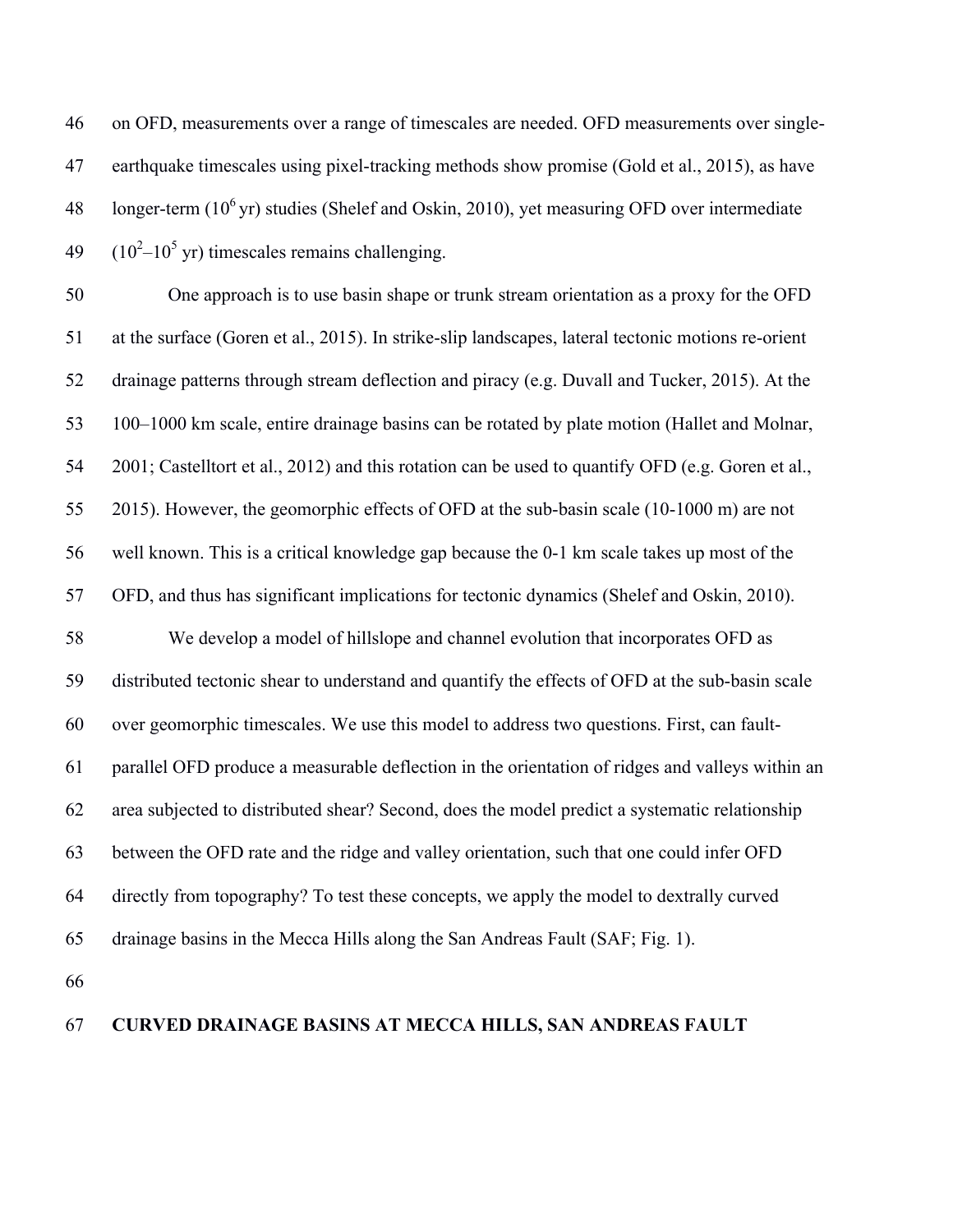68 Our study focuses on dextrally curved drainage basins within the Mecca Hills in the 69 Coachella valley of Southern California. Here, drainage basin ridgelines and channels deviate 70 from the regional fault-perpendicular trend towards a fault-parallel configuration with 71 proximity to the fault (Fig. 1). The curved Mecca Hills drainage basins are  $\sim$ 100 m wide and 72 extend up to 700–800 m from the SAF trace. Basins on the southwestern side of the fault do not 73 demonstrate curvature. The northern part of the field area is bracketed by the NE dipping 74 Skeleton Canyon Fault, which exhibits reverse faulting without lateral motion (Lindsay et al., 75 2014; McNabb et al., 2017). As the fault is small near the border of our study area, and shows 76 no evidence of lateral motion, we do not model it or consider it in our quantification of OFD 77 rates. The basins are underlain by the weakly lithified to unlithified Late Cenozoic fluvio-78 lacustrine silts of the Palm Spring Formation (McNabb et al., 2017). The presence of the 79 Bishop Ash in regional stratigraphy implies that compression started after  $\sim$ 760 ka (McNabb et 80 al., 2017) and that ongoing rock uplift is occurring due to transpression (Gray et al., 2014). We 81 hypothesize that the dextrally curved basins result from OFD. To test the feasibility of this 82 hypothesis, we develop a model of landform evolution under OFD, and compare its predictions 83 with the observed topography in the Mecca Hills.

84

#### 85 **LANDSCAPE EVOLUTION MODELING**

86 Following Duvall and Tucker (2015), we express landscape development and tectonic 87 OFD using the equation:

88

$$
89 \quad \frac{\partial z}{\partial t} = U - V(y) \frac{\partial z}{\partial x} - KA^{1/2}S - D\nabla^2 z \tag{1}
$$

90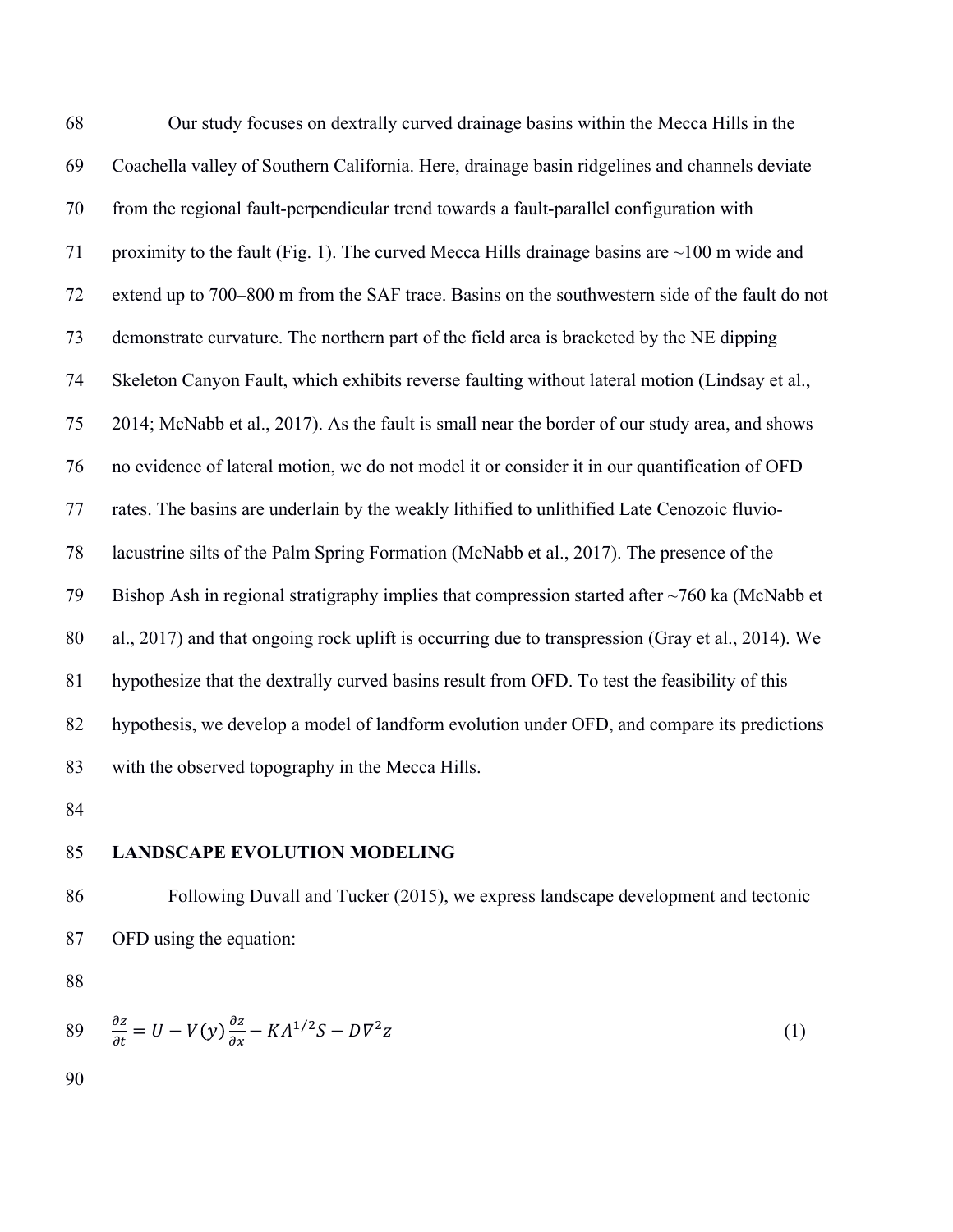| 91  | where $z$ is elevation, $x$ is the fault-parallel direction, $y$ is the fault-perpendicular direction, $U$ is |
|-----|---------------------------------------------------------------------------------------------------------------|
| 92  | rock uplift rate (m/yr), V is the local lateral off-fault deformation/advection rate (m/yr), K is             |
| 93  | erodibility (1/yr), A is upstream drainage area $(m2)$ , S is local slope (unitless), and D is                |
| 94  | hillslope diffusivity ( $m^2$ /yr). The first term in (1) represents rock uplift relative to baselevel, the   |
| 95  | second represents lateral advection, the third is river incision, and the fourth is hillslope                 |
| 96  | transport. Here, Equation 1 is appropriate given the cohesive but fine-grained local lithology,               |
| 97  | which avoids complications associated with the wear and transport of large clasts (Shobe et al.,              |
| 98  | 2016; Glade et al., 2017). Here we assume that all fault-perpendicular shortening is                          |
| 99  | accommodated via spatially uniform rock uplift. Duvall and Tucker (2015) give a full non-                     |
| 100 | dimensionalization and parameter space exploration of this model. We modify the Duvall and                    |
| 101 | Tucker model (1) by adding a definition of $V(y)$ that represents OFD:                                        |

102

103 
$$
V(y) = v_0 e^{\frac{-y}{y_*}}
$$
 (2)

104

105 where *V* is the fault-parallel OFD rate relative to interior North America (m/yr), at distance *y* 106 (m) away from the fault. The maximum off-fault displacement rate, *vo* (m/yr), occurs 107 immediately adjacent to, but not on, the fault, and the characteristic length scale for 108 deformation is  $y*(m)$ . In the model,  $y*$  is chosen as the value (200 m) that recreates the width of 109 the zone of curved terrain in the field area, and *vo* is obtained by finding the best-fitting model 110 using geomorphic metrics described below. Note that *vo* is not the fault slip rate; rather, it 111 represents the maximum deformation rate on the northeast side of the fault relative to a fixed 112 North American datum.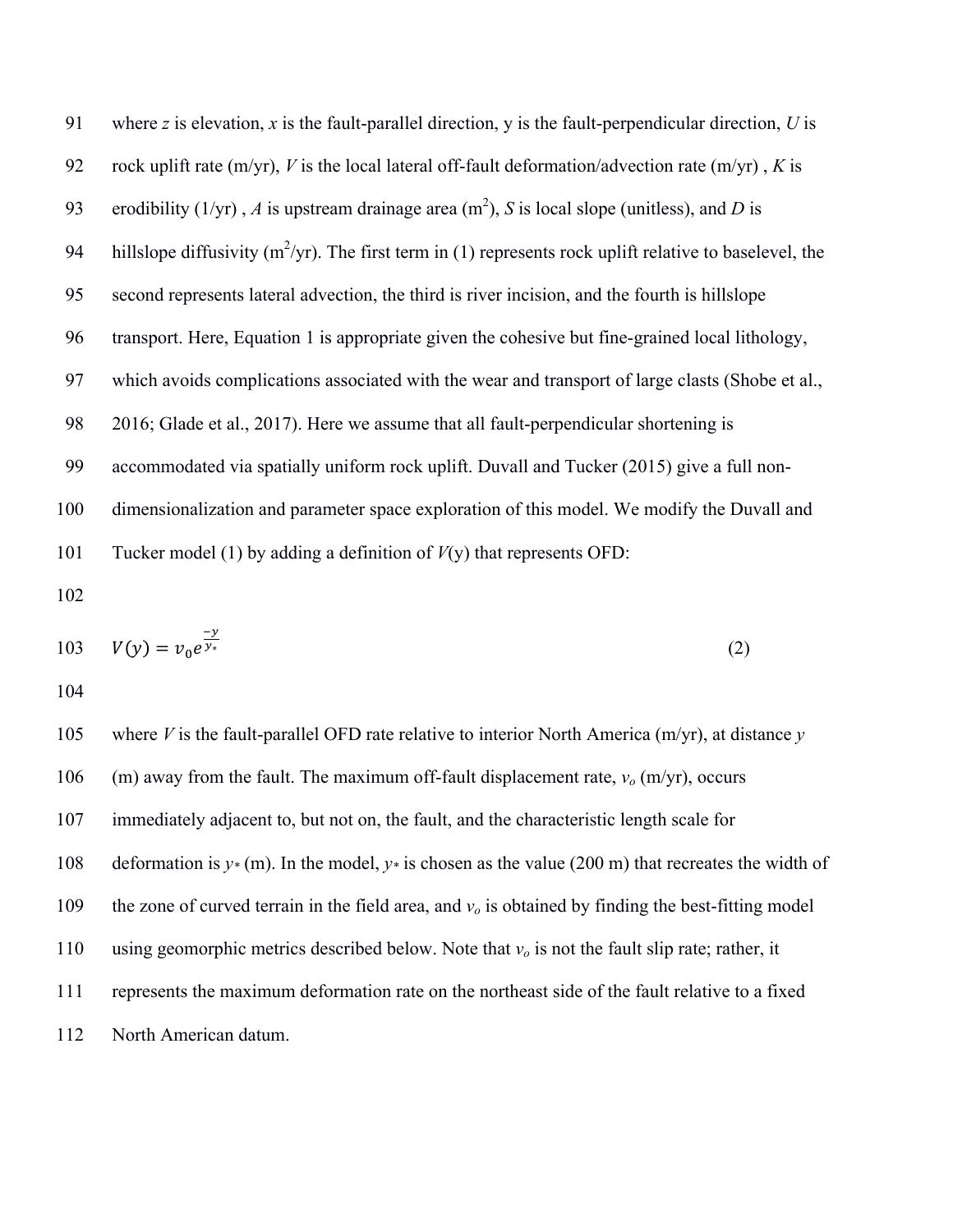113 Equations (1) and (2) are implemented on a rectangular grid using the Landlab 1.0 114 modeling toolkit (Hobley et al., 2017). Values for fluvial erodibility *K* and the hillslope 115 diffusivity *D* are obtained from a full model parameter exploration and sensitivity analysis 116 (n=480) minimizing misfit between the model and modeled total relief (200 m), mean elevation 117 above base level (90 m), and basin reorientation index (1.38, discussed below) of the study 118 landscape (Fig. S1). We find best-fit values of  $K = 0.08 \text{ kyr}^{-1}$  and  $D = 0.02 \text{ m}^2/\text{kyr}$ . We use a 119 rock uplift rate of 1.8 m/kyr (Gray et al, 2014). The model produces curved basins that match 120 the three landscape metrics and visually resemble those in the study area (Fig. 2). 121 We introduce a basin reorientation geomorphic metric (*BR*) to compare observed and 122 modeled topography. The *BR* value is computed from digital terrain data following: 123  $B_R = \frac{total\ pixels\ with\ fault-subperpendicular\ aspect}{total\ pixels\ with\ fault-subparallel\ asset}$  $B_R = \frac{\text{total pixels with fault-subperpendicular aspect}}{\text{total pixels with fault-subparallel aspect}}$  (3)

125

126 where pixels with an aspect within  $\pm 45^{\circ}$  of the fault strike are classified as subparallel; others 127 are subperpendicular. We measure the  $B_R$  value for the study area using the B4 LiDAR dataset 128 (Bevis et al., 2005; Fig. 1), obtaining a value of  $1.38 \pm 0.02$ . By contrast, modeled landscapes 129 of the size of our study area (2 km wide and 0.8 km long) without any imposed OFD have *B<sup>R</sup>* 130 values of ~1.05 and catchments that do not appear curved.

131 To assess whether the model predicts a systematic relationship between curvature and 132 deformation rate, we ran the model at various maximum deformation-rate values (*vo*) and 133 recorded the *B<sub>R</sub>* value at each time step for 2 Myr to collect statistically robust results. The 134 modeled landscape demonstrates quasi-cyclic behavior in which OFD serves to increase the 135 curvature of basins, whereas hillslope diffusion and stream piracy tend to straighten the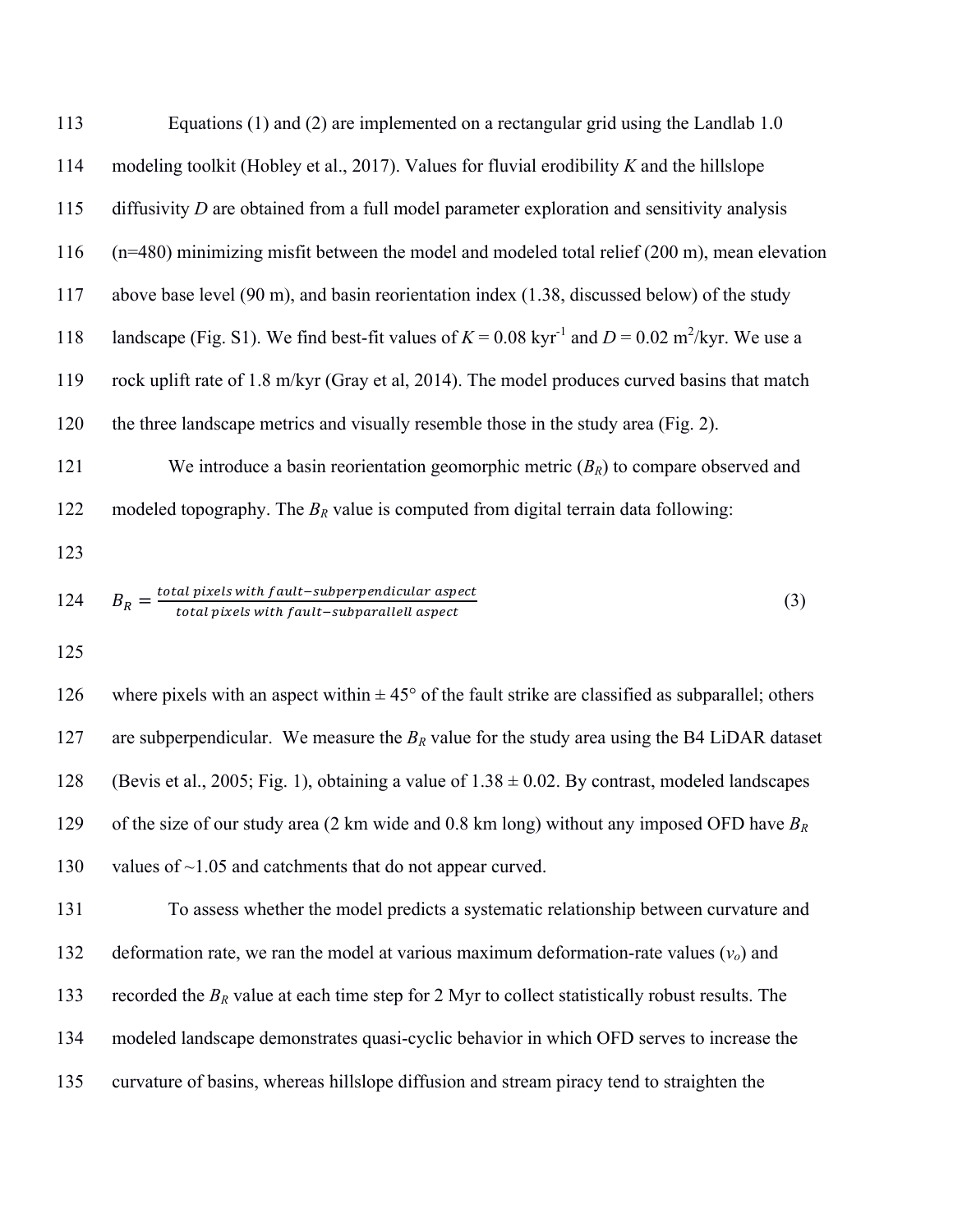136 channels (Fig. 3a, Movie S1). We count the number of time steps in which the model has a *B<sup>R</sup>* 137 value within the interval  $1.38 \pm 0.02$ , and then divide this count by the total number of time 138 steps. This number represents the likelihood that a model run with a given deformation rate will 139 produce a  $B_R$  value comparable to that of our field area. This process is repeated for a range of 140 OFD rates to obtain a likelihood value associated with each rate. We fit the resulting likelihood 141 values with a Rayleigh distribution to estimate a mean and standard deviation for our 142 deformation-rate estimates (Fig. 3b). The distribution implies a most probable OFD rate of 3.5  $143 \pm 1.5$  mm/yr. We assume that development of the curved basins began concurrently with local 144 rock uplift after 760 ka (McNabb et al. 2017). Thus, our best-fit OFD rate at Mecca Hills is an 145 average since the beginning of the mid Pleistocene.

146

## 147 **SAN ANDREAS DEFORMATION-RATE ESTIMATES**

#### 148 *Origin of the Curved Basins*

149 OFD appears to be the most likely process to form the curved basins. Duvall and Tucker 150 (2015) found that an elastic strike-slip fault intersecting drainage basins can generate shutter 151 ridges that divert streams. Their results show that pure on-fault deformation does not lead to 152 curved basins, instead limiting channel diversion to the fault trace. Strike-slip fault motion 153 alone does not appear sufficient to create curved basins. Another possibility is that bedding 154 layers produce curved basins. However, the underlying submember of the Palm Spring 155 Formation is only weakly lithified and exhibits no evident bedding control on drainage 156 structure, nor do exposures of this submember elsewhere appear to control stream orientation. 157 A final possibility is that the curved basins are a relic of an antecedent drainage network prior 158 to the onset of uplift post 760 ka. While we cannot fully discount this possibility, the regional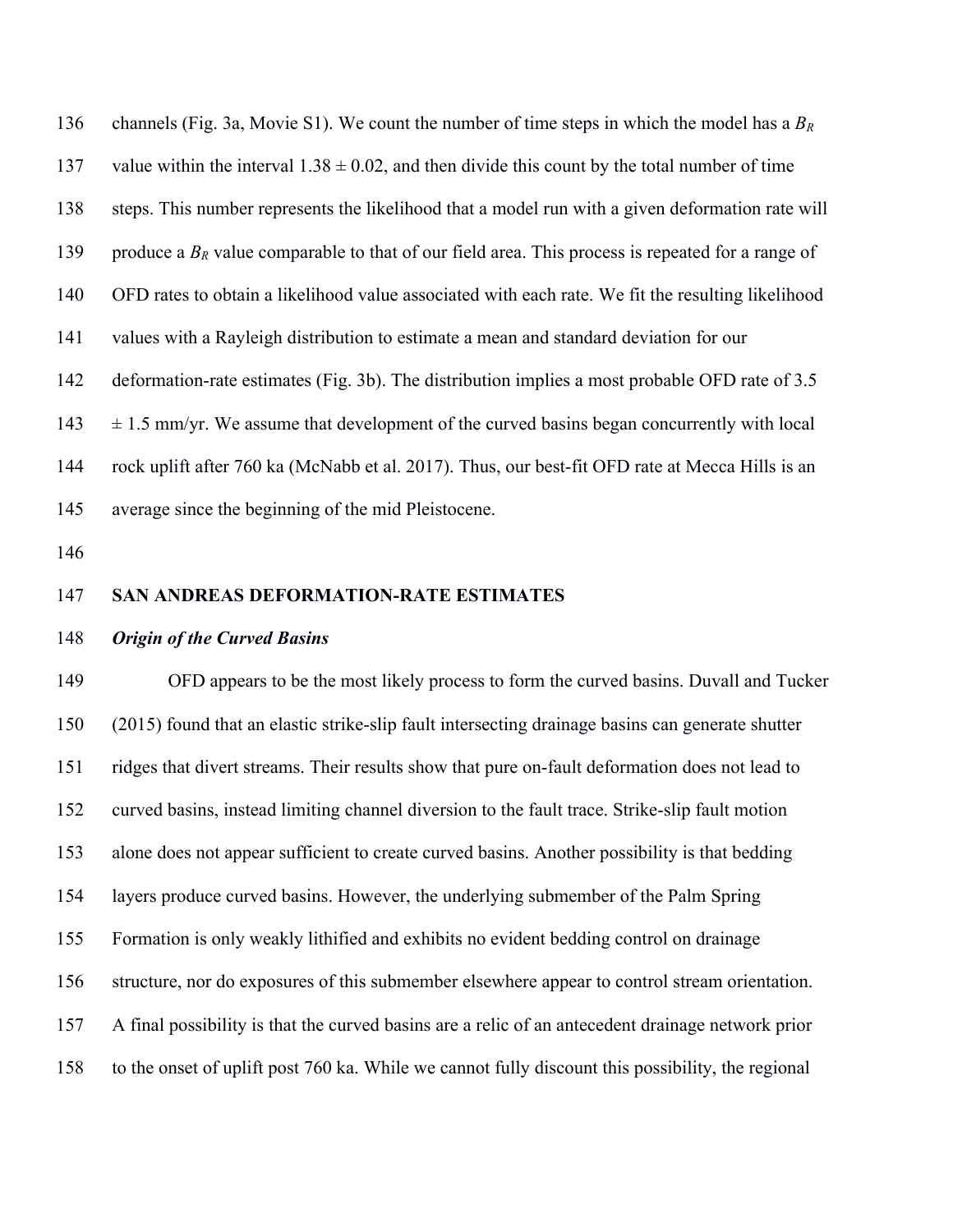159 drainage pattern prior to uplift was orthogonal to the trace of the SAF as alluvial fans drained 160 the upstream mountains (McNabb et al. 2017). It seems unlikely that the streams would divert 161 from the direction of steepest descent, and such diversion is not observed in non-uplifted 162 alluvial fans north of the Mecca Hills (Gray et al., 2014). The only remaining viable 163 mechanism for formation of the curved basins is distributed tectonic shear, and the observed 164 basin curvature is consistent with model predictions for distributed shear. We therefore 165 interpret the curved basins in the Mecca Hills to be a consequence of OFD. If this interpretation 166 is correct, it raises the question of whether modeling the curved basins yields a unique 167 prediction of OFD rate. To address this issue, we conducted a model sensitivity analysis and 168 calibration procedure, with the goal of identifying an OFD rate that provides the best match 169 between observed and simulated terrain.

170

## 171 *Model Sensitivity Analysis and Calibration*

172 We conduct a three-dimensional parameter study consisting of 480 model runs over a 173 wide parameter space to assess whether our values for *K, D*, and OFD rate represent a unique 174 combination that describes the curved drainages. We systematically vary *K*, *D*, and *vo*, and 175 compare misfit in time-averaged *BR*, time-averaged mean elevation, and time-averaged total 176 relief between the 480 model runs and the study landscape. Model results are sensitive to all 177 three parameters, but we observe a coherent region of the parameter space with uniquely low 178 misfit. We find that  $K = 0.08 \text{ kyr}^{-1}$ ,  $D = 0.02 \text{ m}^2/\text{kyr}$ , and  $v_o = 3.5 \text{ mm/yr}$  produce the minimum 179 misfit between observed and modeled topography (Fig. S1). We interpret the low best-fit 180 diffusivity as reflecting the steep relief of the study site, which is characterized by narrow 181 ridgelines (~3 m) and quasi-planar, heavily rilled hillslopes that are probably dominated by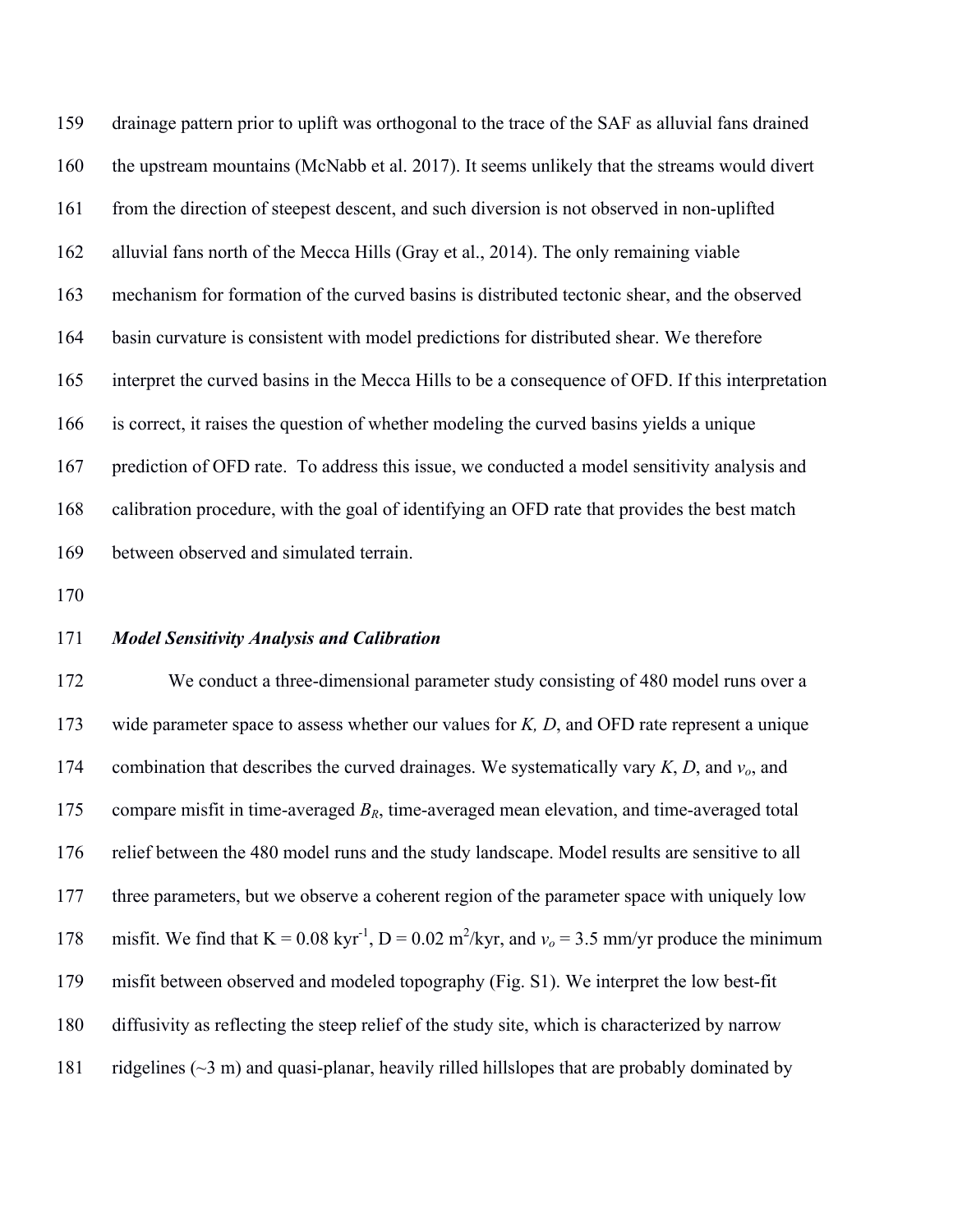182 overland flow. This morphology is better represented by the water-erosion term in equation (1) 183 than by the linear diffusion (soil-creep) term, and therefore the optimization procedure 184 identifies a low value for D. The most important result of the parameter sensitivity study is that 185 the calibrated model adequately captures the characteristic relief and ridge-valley structure of 186 the study area (Fig. 1,2), and yields a unique best-fit value for  $v<sub>o</sub>$ .

187

# 188 *Model Applicability*

189 The applicability of our model to a given landscape depends on: (1) the appropriateness 190 of an exponential function to describe the OFD profile, (2) the effectiveness of  $B_R$ , mean 191 elevation, and total relief as metrics for the field site comparison, and (3) the presence of 192 curved basins. For (1), The appropriateness of an exponential function to describe OFD has 193 theoretical and empirical support. England et al. (1985) derived a model for crustal deformation 194 treating the crust as a thin viscous sheet, which resulted in an exponential model. Nelson and 195 Jones (1987) and Rahl et al. (2011) found that this exponential model explained their OFD 196 measurements at the 30 km and 150 km scales respectively. Shelef and Oskin (2010) noted that 197 an exponential function described their OFD measurements at the 200-meter scale and 198 concluded from a review of the literature that a nonlinear displacement pattern is not unique to 199 the location or scale of the faults involved. An alternative approach using elastic dislocation 200 theory produces approximately linear displacement profiles at the scale of our field area which 201 do not appear to produce curved basins (see supplemental material). Although beyond the 202 scope of this study, an exploration of the underlying OFD mechanisms presents an interesting 203 avenue for future research.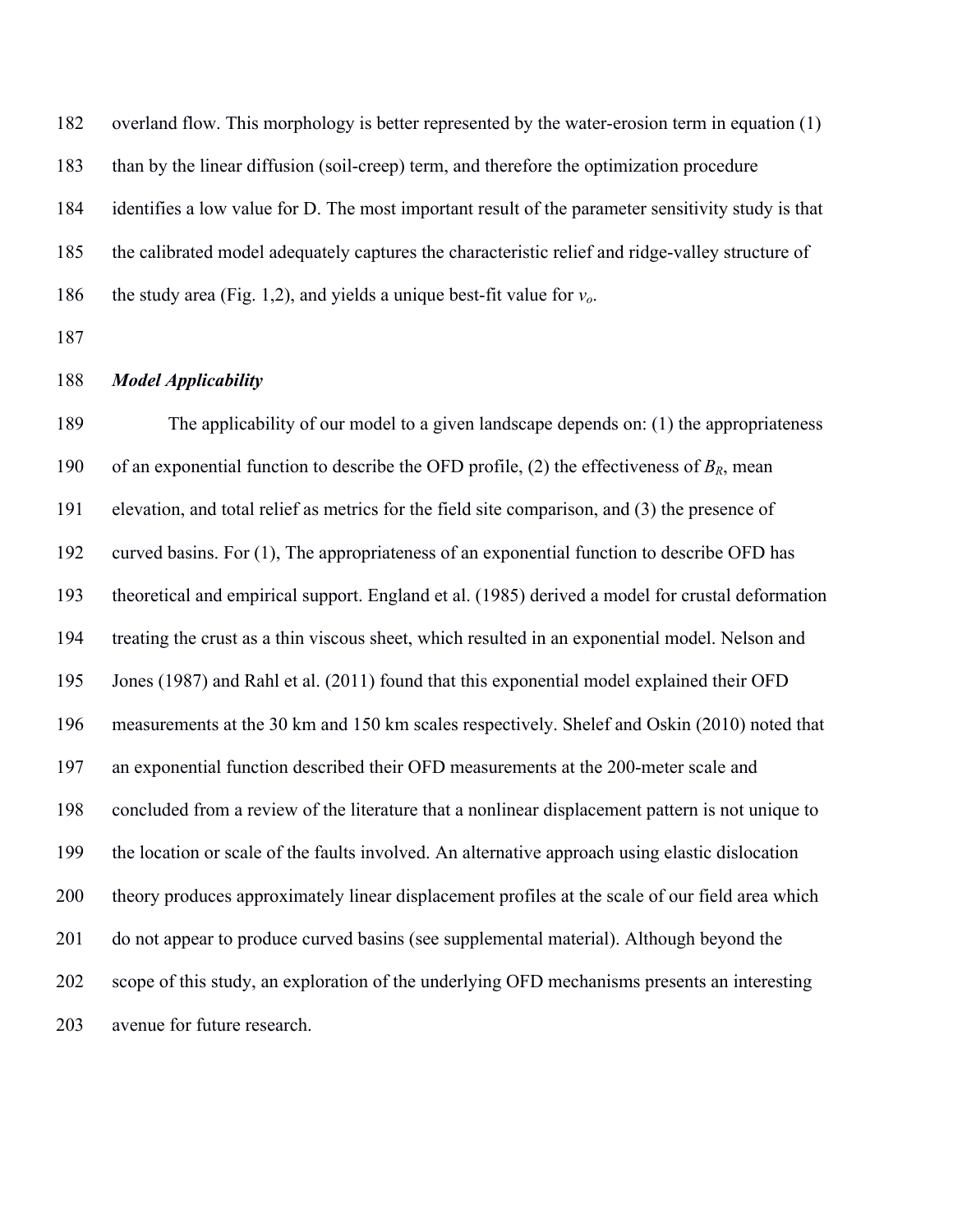204 For (2), our analysis relies on the assumption that the  $B_R$  metric is sensitive to basin 205 curvature and OFD, but insensitive to other morphologic characteristics, such as aspect ratio. 206 Comparison of model runs with different degrees of OFD demonstrates that  $B_R$  is indeed 207 sensitive to curvature and OFD rate (Fig. 3). Alternative metrics that we tested, such as basin 208 angle, proved to be less robust. Moreover, sensitivity analysis shows that the  $B_R$  metric is 209 insensitive to the basin length-width ratio, provided the ratio is greater than unity (most basins 210 are typically  $\sim$ 3; see Supplemental Information for details). Our analysis also assumes that 211 drainage orientation in the Mecca Hills was perpendicular to the SAF prior to the onset of 212 OFD, which is supported by field evidence as discussed above.

213

## 214 *Model Implications*

215 The smoothly curved topography in the field and our model results provides some clues 216 to OFD mechanisms. OFD can occur in a range of styles, from pervasive shear to discrete faults 217 to block rotation (Shelef and Oskin, 2010). Rotation of a block the size of the field area (700- 218 800 m long) would lead to a linear displacement profile, which is inconsistent with the 219 curvilinear drainage basin geometry of the Mecca Hills. How rotation of small blocks (~10-100 220 m long) would affect the landscape is unclear, but one possibility is that the creation of fault-221 perpendicular shear zones to accommodate small-block rotation would lead to fault-222 perpendicular drainage patterns as rivers preferentially erode the less-resistant zones between 223 rotating blocks (e.g., Roy et al., 2016). A series of discrete, parallel faults would be expected to 224 produce a landscape with shutter-ridge-like ridgelines and rectilinear channel networks (Duvall 225 and Tucker, 2015), which are not observed in the Mecca Hills. A remaining option is pervasive 226 continuous shear in which inelastic deformation is distributed across many sub-meter scale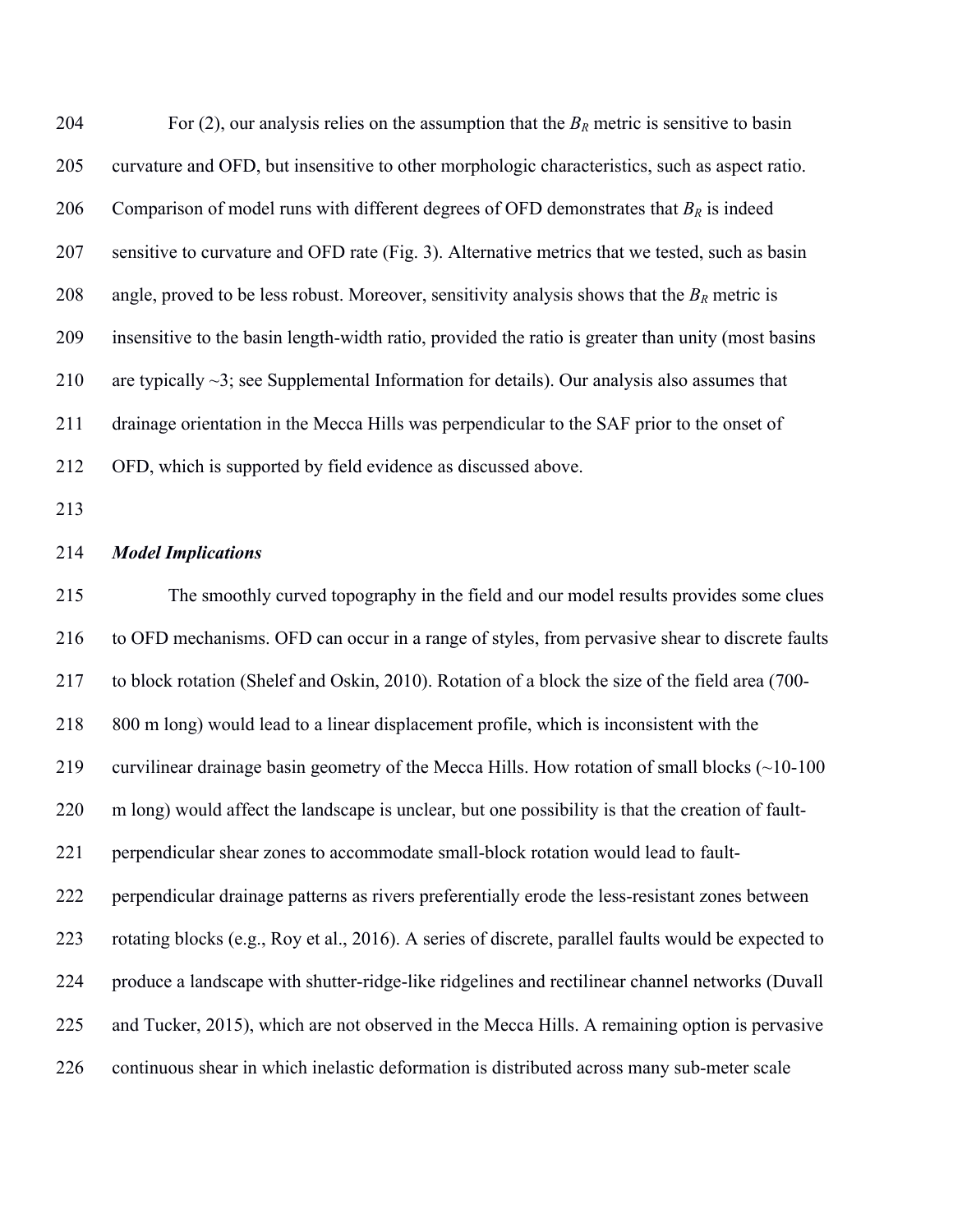227 faults. In this case, we would expect that a drainage network would progressively shear, 228 creating the apparent ductile-like deformation pattern in the Mecca Hills area. Lithology is 229 unlikely to be the main control on OFD in this location as there are no curved basins northward 230 along the SAF despite the occurrence of the same submember of the Palm Spring Formation. 231 We conclude that pervasive continuous shear from a structural control remains the most 232 probable first-order control of the curved basins in our field site. The exact mechanism of 233 structural control is not clear, but could be a wide shear zone in the underlying crystalline 234 bedrock distributed into weakly-lithified overlying sediments. As a final note, there is a 235 possibility that fault-perpendicular shortening has contributed to reorientation of the basins, 236 which would cause our model to slightly overestimate OFD rates. However, we note that the 237 SAF is oriented nearly parallel to the plate motion vectors and thus the effect of any shortening 238 on topography is likely to be small compared to the lateral deformation. 239 Our results suggest that OFD may play a significant role in accommodating plate 240 motion along the southern SAF. Generally, OFD can vary from 0-100% of the deformation rate 241 of the main fault trace (Milliner et al. 2015). The 3.5 mm/yr of OFD measured across the 800 m 242 study area accounts for 9-10% of total plate motion (35-40 mm/yr) and is consistent with 243 distributed lateral motion across the region (Lindsay et al., 2014). Our values agree with the 9- 244 14% OFD percent at Durmid Hill, 30 km SE along the SAF, based on stratigraphic data 245 (Bürgmann, 1991). Our findings provide both evidence for a structural control on OFD, and a 246 new method that can obtain OFD data using topography. The model presented here should be 247 generally applicable to locations where curved drainage basins are present along strike-slip or 248 transpressional faults, which we suggest can be found where such faults uplift and/or cross-cut 249 weakly lithified sediments.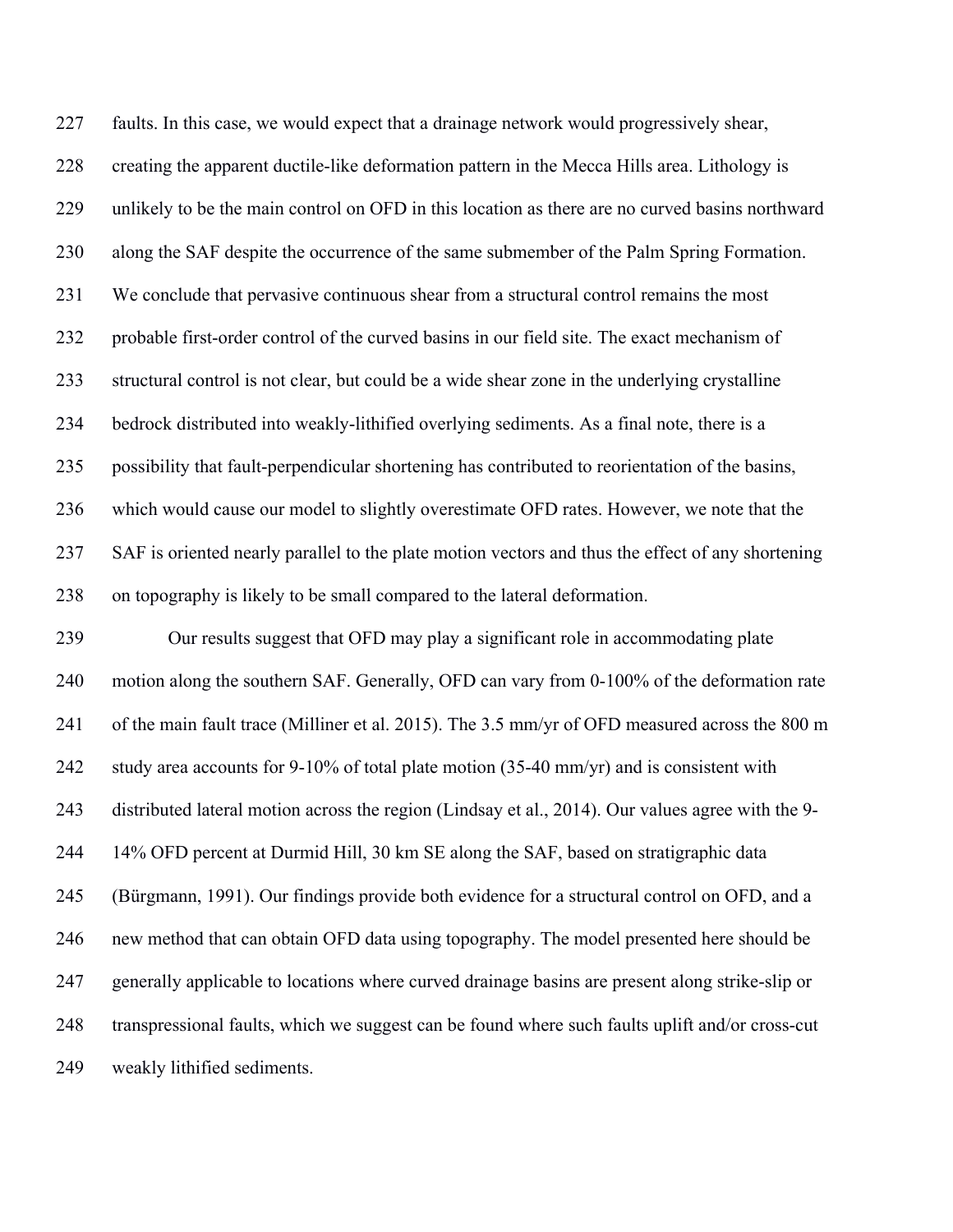250

#### 251 **ACKNOWLEDGMENTS**

- 252 This manuscript was greatly improved by reviews and feedback from Liran Goren, George
- 253 Hilley, Nathan Toke, Olaf Zielke, Sarah Titus, Rich Briggs, Karl Mueller, and two anonymous
- 254 reviewers. Thank you to editor James Schmitt for handling the manuscript. This research was
- 255 supported by NSF EAR-1321735.
- 256

## 257 **REFERENCES**

- 258 Bevis, M., Hudnut, K., Sanchez, R., Toth, C., Grejner-Brzezinska, D., Kendrick, E., Caccamise, D., Raleigh, D., Zhou, H., Shan, S., & Shindle, W., 2005, December, The B4 project: scanning the San Andreas and San Jacint W., 2005, December, The B4 project: scanning the San Andreas and San Jacinto fault zones. In AGU Fall Meeting Abstracts 2012. AGU, San Francisco, Calif., 3-7 Dec.
- 261 Bürgmann, R., 1991, Transpression along the southern San Andreas fault, Durmid Hill, California. Tectonics, 10(6), 1152-1163.
- 262 Castelltort, S., Goren, L., Willett, S. D., Champagnac, J. D., Herman, F., & Braun, J., 2012, River drainage patterns in the New Zealand Alps primarily controlled by plate tectonic strain. Nature Geoscience, 5(10), 744 primarily controlled by plate tectonic strain. Nature Geoscience, 5(10), 744-748.
- 264 Dolan, J. F., & Haravitch, B. D., 2014, How well do surface slip measurements track slip at depth in large strike-slip earthquakes? The sLetters, 388, 38-47. 388, 38-47.
- 266 Duvall, A. R., & Tucker, G. E., 2015, Dynamic Ridges and Valleys in a Strike-Slip Environment. Journal of Geophysical Research: Earth
- 267 Surface, 120(10), 2016-2026.<br>
268 England. P., Houseman, G. A., and Sond<br>
269 environments: Analytical and<br>
270 3551–3557 268 England. P., Houseman, G. A., and Sonder, L., (1985). Length scales for continental deformation in convergent, divergent, and strike-slip environments: Analytical and approximate solutions for a thin viscous sheet model: Journal of Geophysical Research, v. 90, p. 270 3551–3557
- 271 Glade, R. C., Anderson, R. S., & Tucker, G. E., 2017, Block-controlled hillslope form and persistence of topography in rocky landscapes.<br>272 Geology, 45(4), 311-314. Geology, 45(4), 311-314.
- 273 Gold, R. D., Reitman, N. G., Briggs, R. W., Barnhart, W. D., Hayes, G. P., & Wilson, E., 2015, On-and off-fault deformation associated with<br>274 the September 2013 M w 7.7 Balochistan earthquake: implications for geolog 274 the September 2013 M w 7.7 Balochistan earthquake: implications for geologic slip rate measurements. Tectonophysics, 660, 65-78.
- 275 Goren, L., Castelltort, S., & Klinger, Y., 2015, Modes and rates of horizontal deformation from rotated river basins: Application to the Dead<br>276 Sea fault system in Lebanon. Geology, 43(9), 843-846.
- 276 Sea fault system in Lebanon. Geology, 43(9), 843-846.<br>
277 Gray, H. J., Owen, L. A., Dietsch, C., Beck, R. A., Caffee, M. A., 278 alluvial fan chronology and erosion of the Mecca Hills<br>
279 Reviews, 105, 66-85. 277 Gray, H. J., Owen, L. A., Dietsch, C., Beck, R. A., Caffee, M. A., Finkel, R. C., & Mahan, S. A., 2014, Quaternary landscape development, alluvial fan chronology and erosion of the Mecca Hills at the southern end of the San Andreas fault zone. Quaternary Science
- 279 Reviews, 105, 66-85.<br>
280 Hallet, B., & Molnar, P., 2001, I<br>
281 Solid Earth, 106(B7), 280 Hallet, B., & Molnar, P., 2001, Distorted drainage basins as markers of crustal strain east of the Himalaya. Journal of Geophysical Research: Solid Earth, 106(B7), 13697-13709.
- 282 Hobley, D. E., Adams, J. M., Nudurupati, S. S., Hutton, E. W., Gasparini, N. M., Istanbulluoglu, E., & Tucker, G. E., 2017, Creative<br>283 computing with Landlab: an open-source toolkit for building, coupling, and explor 283 computing with Landlab: an open-source toolkit for building, coupling, and exploring two-dimensional numerical models of Earthsurface dynamics. Earth Surface Dynamics, 5(1), 21.
- 285 Lindsey, E. O., Fialko, Y., Bock, Y., Sandwell, D. T., & Bilham, R. (2014). Localized and distributed creep along the southern San Andreas Fault. Journal of Geophysical Research: Solid Earth, 119(10), 7909-7922. Fault. Journal of Geophysical Research: Solid Earth, 119(10), 7909-7922.
- 287 Maltman, A. (2012). The geological deformation of sediments. Springer Science & Business Media.
- 288 McNabb, J.C., Dorsey, R. J., Housen, B.A., Dimitroff, C.W., & Messe, G. T., 2017, Stratigraphic record of Pliocene-Pleistocene basin<br>289 evolution and deformation within the Southern San Andreas fault. Mecca Hills. Cal 289 evolution and deformation within the Southern San Andreas fault, Mecca Hills, California. *Tectonophysics*. *In Press.*
- 290 Nelson, M. R., & Jones, C. H. (1987). Paleomagnetism and crustal rotations along a shear zone, Las Vegas Range, southern Nevada. Tectonics,  $291$  $6(1)$ , 13-33.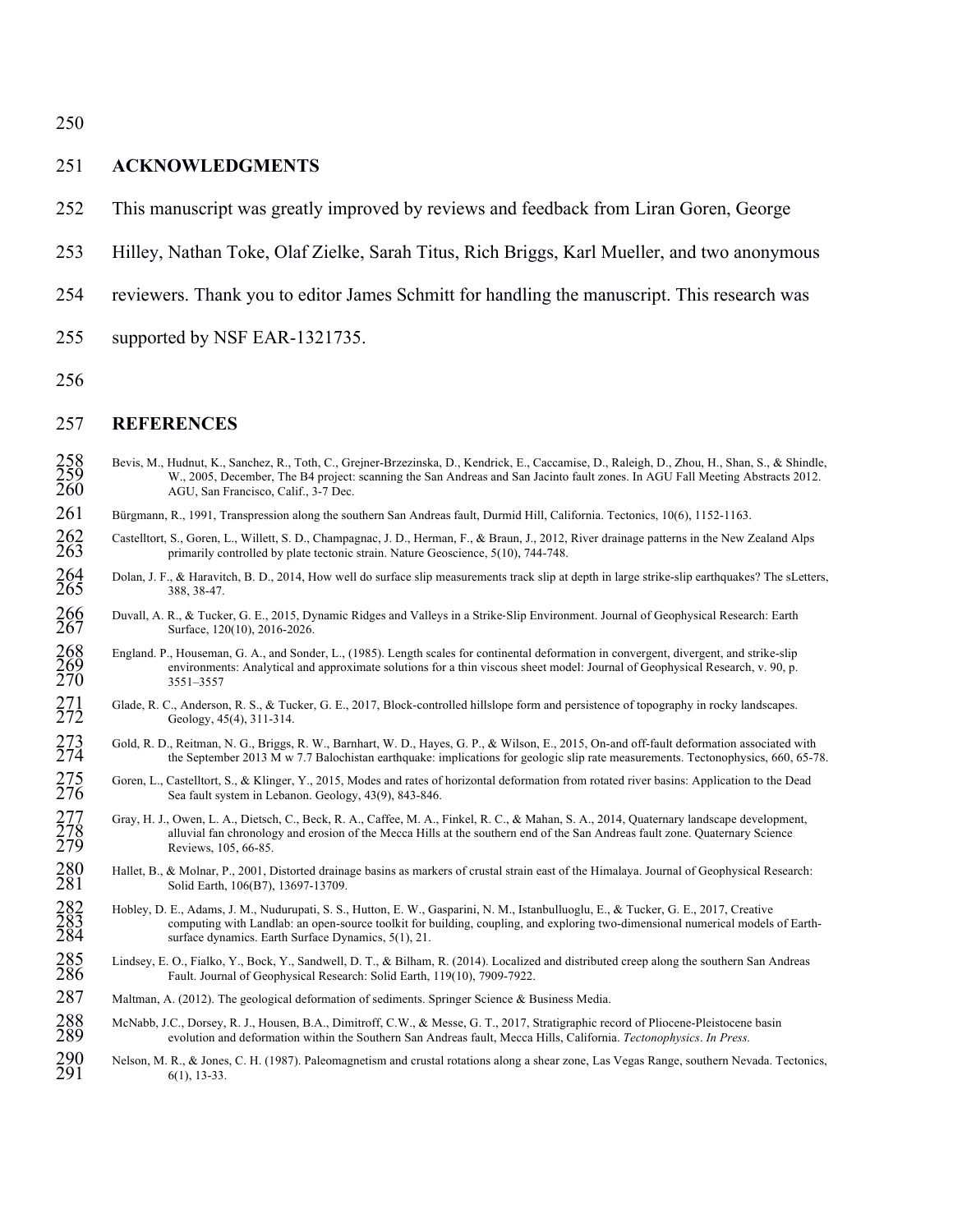- 292 Milliner, C. W., Dolan, J. F., Hollingsworth, J., Leprince, S., Ayoub, F., & Sammis, C. G., 2015, Quantifying near-field and off-fault deformation patterns of the 1992 Mw 7.3 Landers earthquake. Geochemistry, Geophysic deformation patterns of the 1992 Mw 7.3 Landers earthquake. Geochemistry, Geophysics, Geosystems, 16(5), 1577-1598.
- 294 Rahl, J. M., Brandon, M. T., Deckert, H., Ring, U., & Mortimer, N. (2011). Tectonic significance of ductile deformation in low-grade<br>295 sandstones in the Mesozoic Otago subduction wedge, New Zealand. American Journal
- sandstones in the Mesozoic Otago subduction wedge, New Zealand. American Journal of Science, 311(1), 27-62.<br>296 Roy, S. G., Tucker, G. E., Koons, P. O., Smith, S. M., & Upton, P., 2016, A fault runs through it: Modeling th 296 Roy, S. G., Tucker, G. E., Koons, P. O., Smith, S. M., & Upton, P., 2016, A fault runs through it: Modeling the influence of rock strength and 297 grain-size distribution in a fault-damaged landscape. Journal of Geophysical Research: Earth Surface, 121(10), 1911-1930.
- 298 Shelef, E., & Oskin, M., 2010, Deformation processes adjacent to active faults: Examples from eastern California. Journal of Geophysical<br>299 Research: Solid Earth 115(B5) Research: Solid Earth, 115(B5).
- 300 Shobe, C. M., Tucker, G. E., & Anderson, R. S., 2016, Hillslope-derived blocks retard river incision. Geophysical Research Letters, 43(10), 5070-5078. 5070-5078.
- 

# 302<br>303 303 **FIGURES AND CAPTIONS**



304

305 **Figure 1: A)** Drainages deformed by right-lateral motion on the San Andreas Fault near

- 306 Mecca, CA. The center of the figure is approximately at 33.5925° N / -116.0050°W. Red lines
- 307 indicate fault trace. Tan line indicates study area. SAF: San Andreas Fault; SCF: Skeleton
- 308 Canyon Fault. Image is a LiDAR hillshade (Bevis et al., 2005). **B)** Location of study area in
- 309 southern California. SJF: San Jacinto Fault. EF: Elsinore Fault.
- 310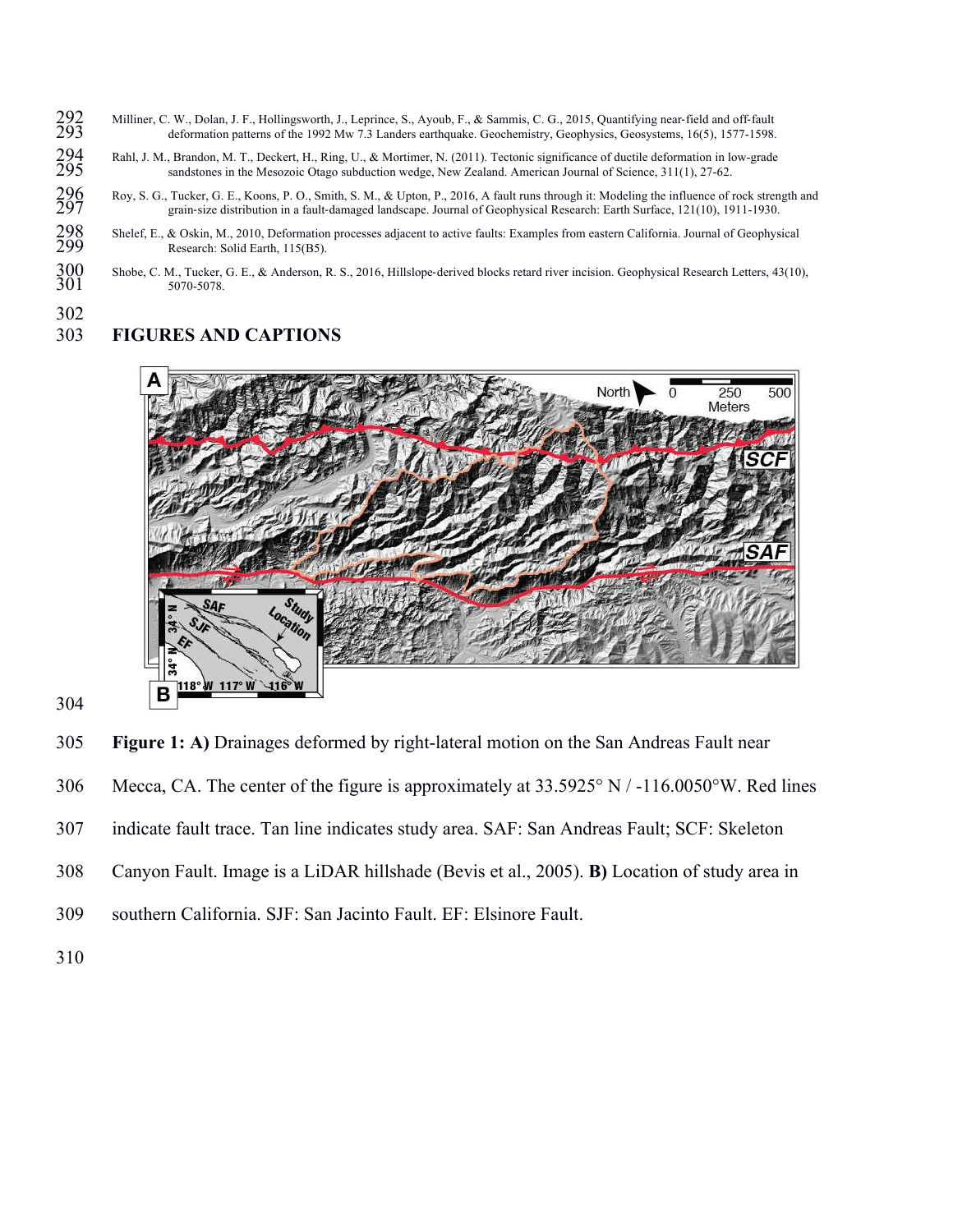



312 **Figure 2: A)** Definition diagram for the model described with equations 1 and 2 in the main 313 text. SCF: Skeleton Canyon Fault. SAF: San Andreas Fault. **B)** Examples of modeled 314 topography after 700 ka of simulated landscape evolution. Increasing off-fault deformation  $(v<sub>o</sub>)$ 315 rate leads to an increase in drainage basin curvature, which is reflected in the geomorphic 316 metric  $B_R$  (defined in main text).

317